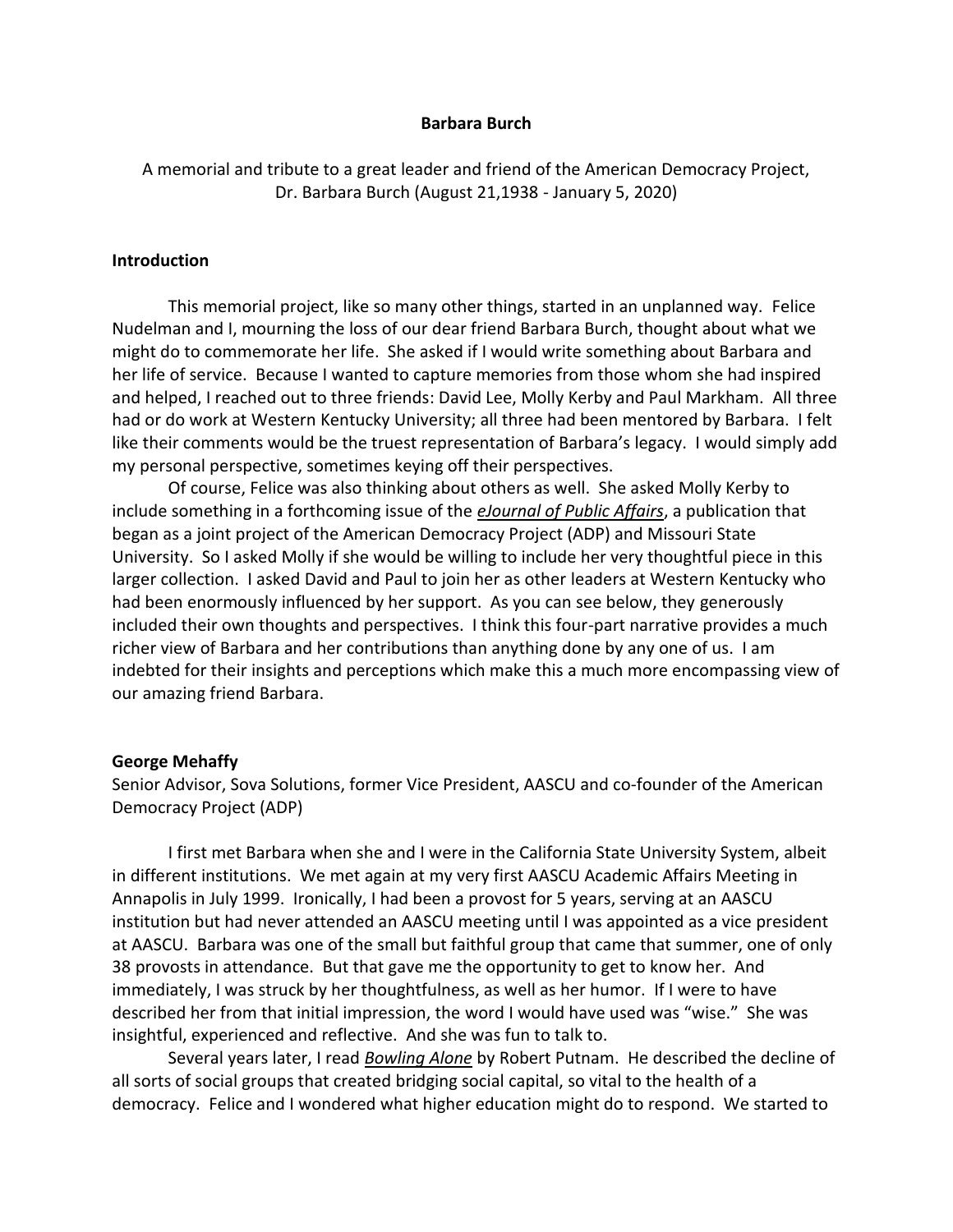make a list of provosts whom we wanted to talk with at the AASCU Winter Meeting in February 2002. Barbara was one of the first I thought about. We gathered a group of 15 provosts together at that winter meeting to talk about what we might do to improve civic outcomes for AASCU undergraduates. Over the next year and a half, at both that meeting and two more academic affairs meetings, we met with that group to talk about possible actions we might take. Out of those discussions, the American Democracy Project was born. Not surprisingly, Barbara was always in the forefront of those conversations, suggesting ways to fit the work into the culture and values of higher education. Many of her ideas became core elements of the project. For example, she talked about how to engage presidents in the project. But most of all, she talked about how to engage other academic leaders and the faculty.

I knew from her work that Western Kentucky University would be a leader in civic engagement. But I was still surprised to watch how engaged and creative the WKU campus became. Many WKU leaders emerged to do local projects on the campus but many others participated in a wide variety of national projects as well. Once Barbara was committed, she was all in. One of the funny stories I remember was about Tom Ehrlich's new book, *Educating Citizens*. Tom had been our keynote speaker in July 2003 when we launched the American Democracy Project at our Snowbird, Utah academic affairs meeting. After the meeting, we made an arrangement with the publisher to sell discounted copies of *Educating Citizens* to AASCU schools. Tom called me one day and reported that WKU had bought 600 copies, the largest by far of any sale to a single university. I called Barbara to ask why they had purchased such a large number of books. She said she gave one to each faculty member at WKU. I remember teasing her, saying I wasn't sure about this notion of provosts giving books to faculty members. Where might that madness end? But it illustrated her commitment to the project.

The first John Saltmarsh Award for Emerging Civic Leaders was given to two faculty members, one of them Paul Markham, a member at that time of the WKU faculty, and someone who viewed Barbara as a mentor. That award to Paul symbolizes one of Barbara's great gifts; she worked to help faculty succeed, in their faculty roles but especially if they wanted to move into administrative roles. If you read the lovely tributes by David Lee, Molly Kerby and Paul Markham that follow, you will hear of the support that Barbara gave routinely and gladly to others to help them succeed. Barbara was generous with her time and her ideas. She found joy when others succeeded. As Molly notes, ADP named an award in her honor, the Barbara Burch Award for Faculty Leadership in Civic Engagement. That award is emblematic of Barbara, who was deeply committed to faculty and their success.

She was incredibly wise in her counsel. In his memorial, David Lee describes a wonderful moment when he was upset about a mistake a department chair had made, and was considering terminating him. Barbara's wise advice, so beautifully illustrative of Barbara's approach to leadership, caused him to reflect.

And that characteristic about helping others was at the heart of her leadership. It was seldom if ever about Barbara. It was always about the work. She helped people succeed for the joy of seeing their growth and success but she also knew that in helping others become better leaders, she was strengthening the institution so it could do the vital work of educating students.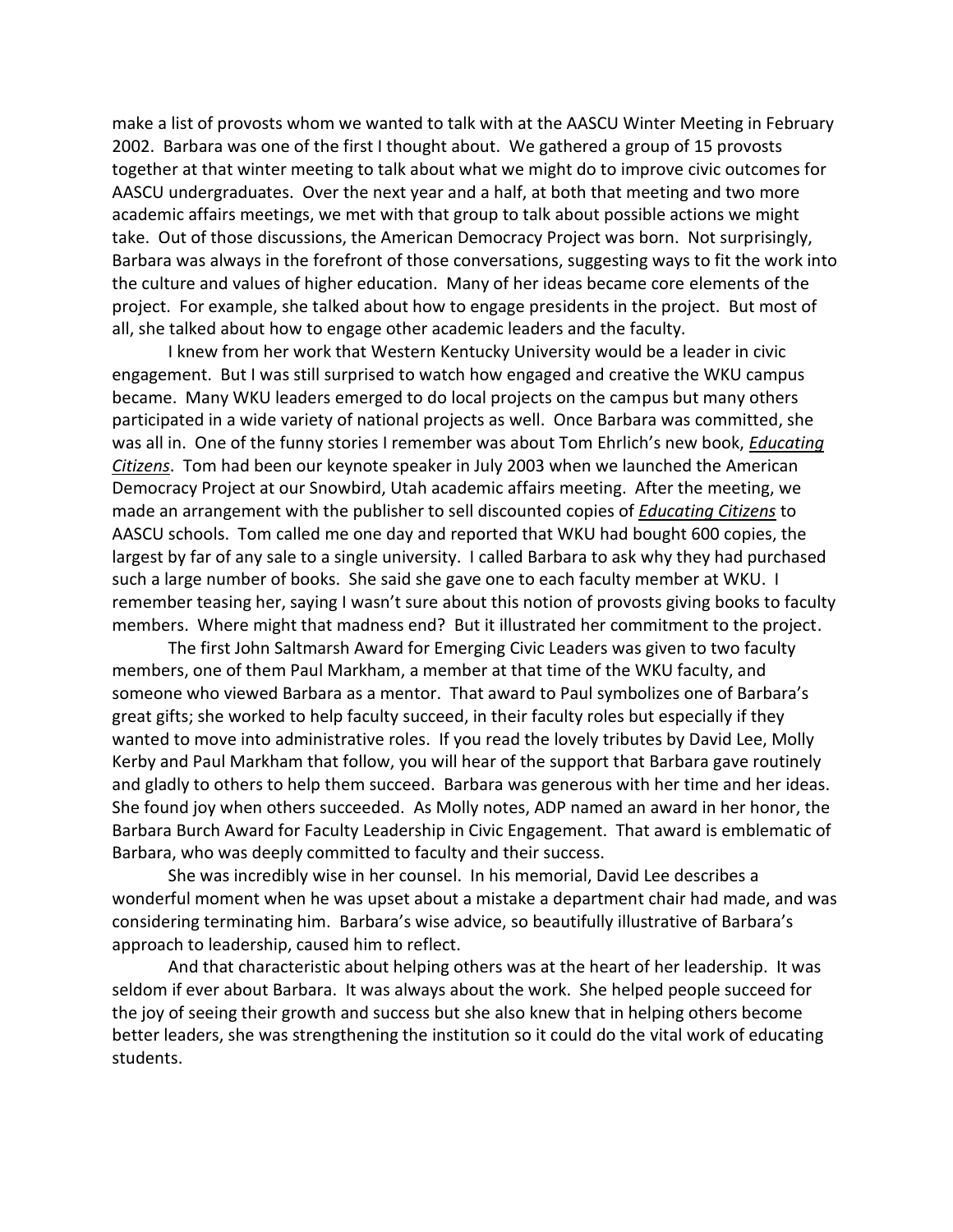In much of my life, in higher education, in the Coast Guard and in other circumstances, the leaders who really have made and continue to make a difference are those who are not focused on themselves but on others. Barbara exemplified the concept of servant-leader.

Yet that leadership was not all soft power and graciousness. Barbara also had a spine of steel, and was quick to react to crazy ideas and distorted values. David provided two glimpses to that in his recollections. He reported that in her long service as provost, she was not always liked, and like most leaders, experienced less support at the end of her term as provost. Yet 4 years later, she ran unopposed as the faculty regent, because faculty knew that she would support them wholeheartedly. It was always about the work, not about Barbara. I remember her calling me to tell me she had been elected as the Faculty Regent. She started the conversation by suggesting that her election might create a cardiac emergency for the president, as she knew where all the bodies were buried, and she was committed to doing the right things to help WKU succeed. It never was about Barbara; it was always about the work. Paul Markham, in his wonderful recollection about Barbara, underscored her commitment to always do the right thing.

I hope you will take a little more time to read the eloquent and moving tributes from David, Molly and Paul, three people who knew Barbara best as a mentor, a coach and a friend. As for me, I mourn her death as the loss of a great friend but even more as a great leader that helped me be better in my job. I always looked forward to some quiet time with Barbara at our academic affairs meetings, to catch up, laugh, reflect on the wicked, and think about the next set of ideas and projects to help students succeed. I will miss her wise counsel and dear friendship. But I will also cherish her role as a remarkable leader who touched the lives of so many. She left an enduring legacy about the importance of being a leader who cared more about others than herself, who cared more about fixing problems than assigning blame, and who cared more about the work than the pettiness that sometimes surrounded it.

### **David Lee**

Faculty Member and Former Provost Western Kentucky University

(As a provost who served some years after Barbara left that position, David was in a unique position to understand her work.)

One of the things that always impressed me about Barbara was that her leadership was invariably built on positive assumptions. I've always kept in mind a great piece of management advice she once gave me. I was very unhappy with a mistake a department head had made, and I was seriously considering a leadership change. But Barbara said, "If you are looking for a department head who doesn't make mistakes, you're going to look for a long time. What's more important is what do they do after they make a mistake." The comment was very characteristic of Barbara. She wanted solutions that were positive, not punitive. Whether she was working with a student or a department head or a dean, she was always looking for ways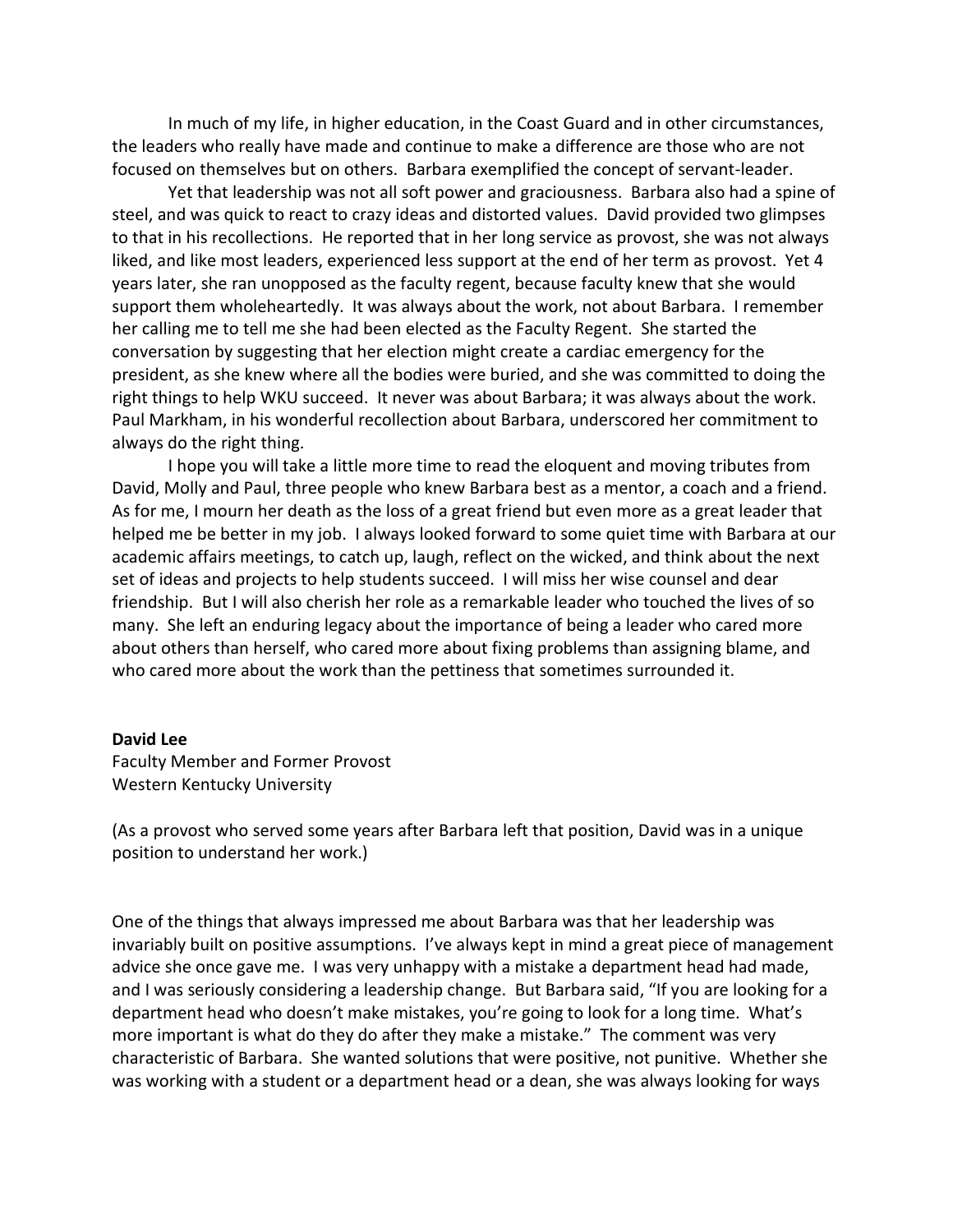to help people be successful. Part of her strength as a leader was the enormous pleasure that she took in the success of other people.

Barbara's election as Faculty Regent is a great illustration of the confidence the campus had in her ability and her good will. Her 14 years as Provost is a remarkably long tenure these days, and her time in the office included all of the tensions, conflicts, and controversies that go with that job. At times, she was very unpopular with the faculty, and the campus was probably ready for a change when she stepped down as Provost in 2010. Yet just four years after she left the Provost's Office, that same faculty elected her to a three-year term as their representative on the university's Board of Regents. She ran unopposed.

I think her election as Faculty Regent reflects a couple of things. First of all, it illustrates her lifelong commitment to service. At a stage in her life when she might have been looking for fewer and lighter responsibilities, Barbara was instead looking for more ways to serve. In that sense, her career is very much in the spirit of the American Democracy Project. Secondly, it's a striking thing to move from being the Provost to being the elected faculty representative on the university's governing board. Those are very different roles, and it takes a truly remarkable person to succeed in both of them. I think Barbara was able to do it because the campus understood that in any role she assumed, her deepest commitment was to the betterment of the university community as a whole. Her support for the American Democracy Project reflected the values that shaped her entire career.

# **Molly Kerby**

Faculty Member, ADP Coordinator and Assistant Provost for Institutional Effectiveness Western Kentucky University

(Molly had already prepared this remembrance. I asked if we could incorporate it into the fourpart tribute)

We all have personal stories about the loss of people we respect, admire, and aspire to be. These are the leaders who served as our role models and mentors; the ones who helped shape our careers and lives and, without them, we would not be where we are today. Some of them lovingly nurtured us to ensure our growth and maturity. Some of them stood firm with us in solidary during turbulent times. Some of them were uncompromisingly tough on us because they had faith in our ability to do better. And, some of them were all of these. But, most importantly, they left a lasting legacy that carries on through the work and lives of the individuals they touched. Dr. Barbara Burch, Provost Emeritus at Western Kentucky University, was one of those leaders.

Barbara Burch [née Gagel] was born on August 21, 1938 and was the eldest of five children. In 1956, she married the love of her life, Kenneth Burch, and the couple had two children, Kevin and Kelly. She earned a bachelor's degree in education from Western Kentucky University (WKU) and completed her master's and doctoral degrees at Indiana University. In 1996, Barbara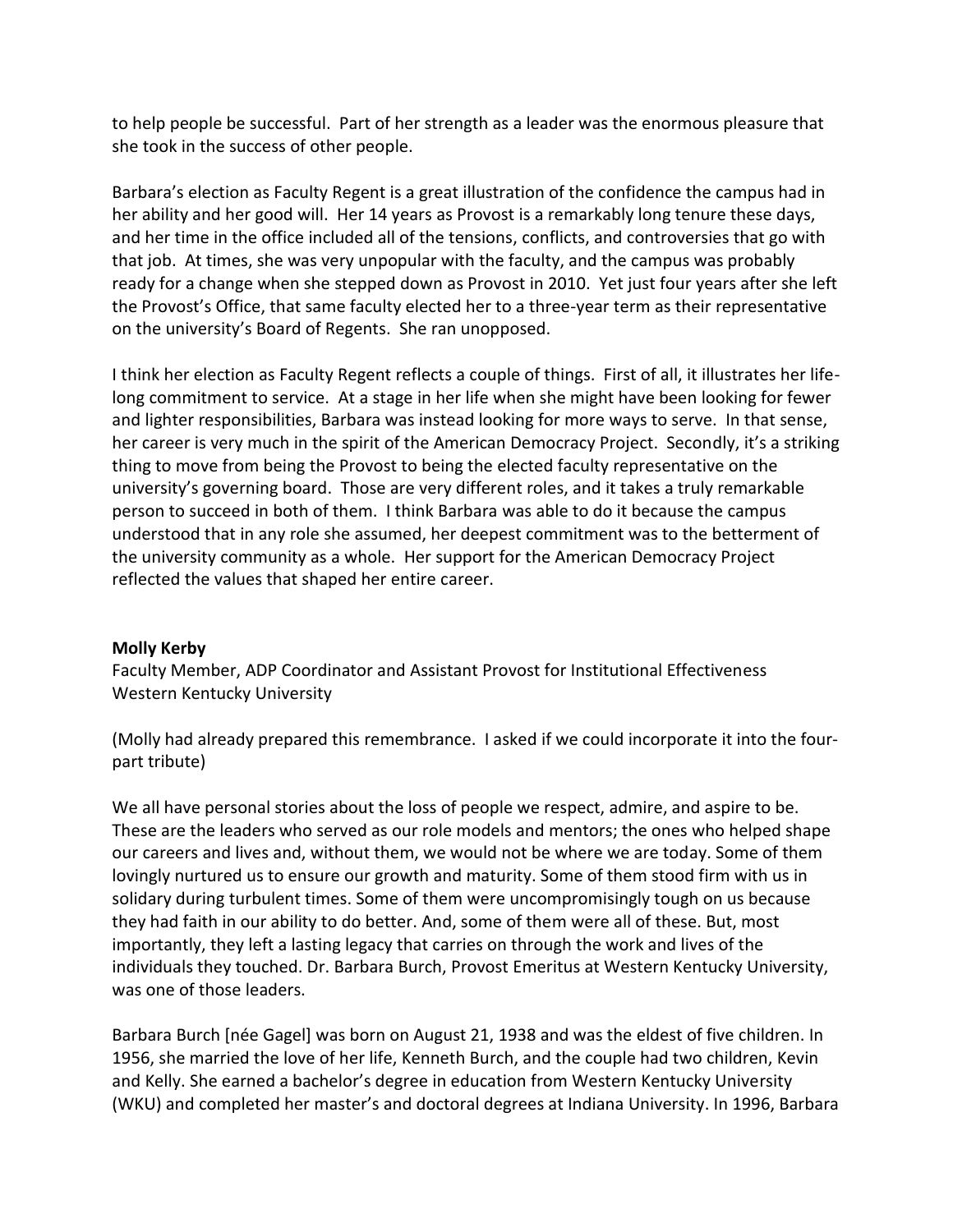returned to WKU, as the Vice President of Academic Affairs. "Provost" was added to her title in 1998; she held those positions until 2010. After stepping down as Provost and Vice President for Academic Affairs, Barbara began to focus much of her energy on the Educational Leadership Doctoral Program at WKU as a faculty member and mentor, as well as serving on the University's Board of Regents. In 2018, she founded the Kelly M. Burch Institute for Transformative Practices in Higher Education named in honor of her late daughter: *"Created to act like a small business incubator for issues that affect higher education, the [Kelly M. Burch] [Institute](http://alumni.wku.edu/s/808/landing.aspx?sid=808&gid=1&pgid=4155) uses an evidence-based approach to examine what works well and what does not, reimagines policies and practices in cross-disciplinary and outcomes-focused ways, and develops strategies and programs that are scalable from incubation to integration."* 

Barbara's career at WKU was truly remarkable and she will be remembered as one of the most effective leaders in the university's history. In addition to her incomparable contributions to WKU, Barbara was one of founding members of AASCU's American Democracy Project (ADP). Her commitment to civic and democratic engagement was unparalleled. She encouraged faculty and staff at WKU to collaboratively work with initiatives and programs designed and created by ADP. In 2014, ADP established The [Barbara Burch Award](https://www.aascu.org/programs/adp/awards/BarbaraBurch/) for Faculty Leadership in Civic Engagement, which is presented annually at the Civic Learning and Democratic Engagement Meeting to a tenured faculty member who has demonstrated leadership in advancing the civic learning and engagement of undergraduates.

I, personally, will always remember Barbara for her encouragement and commitment to faculty and staff interested in pursuing positions of leadership. She never hesitated to provide resources and professional support for those dedicated to civic engagement and initiatives aimed at educating students to be informed stewards of our democracy. Because of her diligence and enthusiasm, WKU became a national leader in efforts to prepare students for civic and democratic engagement. And, in part, ADP would not have been the same without her involvement early on. As I read through the many online [tributes](https://www.wku.edu/burch/) to Barbara, I experienced a host of emotions. I felt great sadness for the loss of my mentor and dear friend, our colleague at WKU, and an unwavering champion for civic engagement and ADP. I felt proud to have been one of the hundreds of lives she touched, believed in, and influenced. I felt angry that she would not be around to see so many of her recent efforts flourish. But most of all, I felt blessed to have simply known her. I will always remember Barbara telling me, and others, "Don't ever let anyone tell you no or it can't be done. There is always a way." She never stopped believing that a few, dedicated people could make a monumental difference - no matter what.

# **Paul Markham**

Former Faculty Member and Chair of the Faculty Senate Western Kentucky University

(I asked Paul to comment on two parts of her legacy: her personality and character, and her leadership of ADP at WKU.)